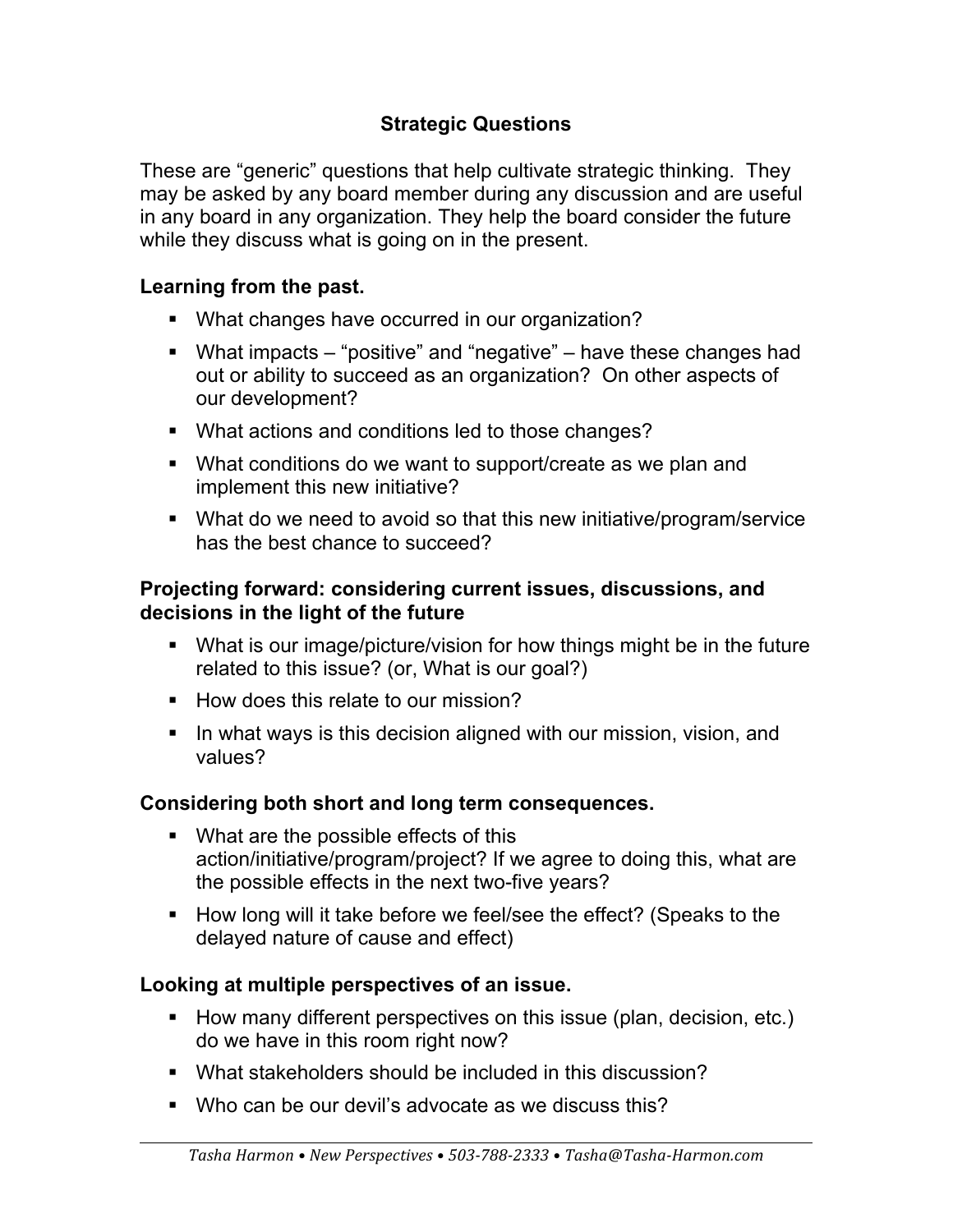- Who might criticize or challenge this decision? Are we in discussion with critics and challengers as well as allies?
- Are we ignoring those who might be opposed to what we're considering? How can we bring their voices to the table, to learn about their concerns? What might their criticism be based on?

## **Looking at the 'big picture'.**

- § What system(s) and parts of the system(s) are at work in this issue?
- What are the relationships among system elements?
- § How does the issue with which we are dealing reveal trouble in the system(s)?

# **Looking for trends over time.**

- § Is this a trend? If so, what will this mean for the future?
- What are the patterns or trends are we noticing? (This may be related to our organization, our stakeholders, our community, etc.)
- What seems to happen over and over again? (Creating strategic plans which sit on the shelf; hiring executive directors every few years; revolving door for volunteers; over-/under-estimating income or expenses; etc.)

# **Looking for patterns in data.**

- § We have a lot of opinions about this. What data have we gathered…or do we need to gather?
- § What other information/data sources should we consider?
- How complete is our information/data?

# **Looking for interconnected issues.**

- What are the various reasons for the situation/problem? (Encourages looking at multiple causes instead of focusing on only one.)
- What are the antecedents of this issue? What is the relevant background?
- What else is/will be impacted?
- § How could we tie the need for this initiative to an issue already getting attention (in our organization, in our community, or in our state)?